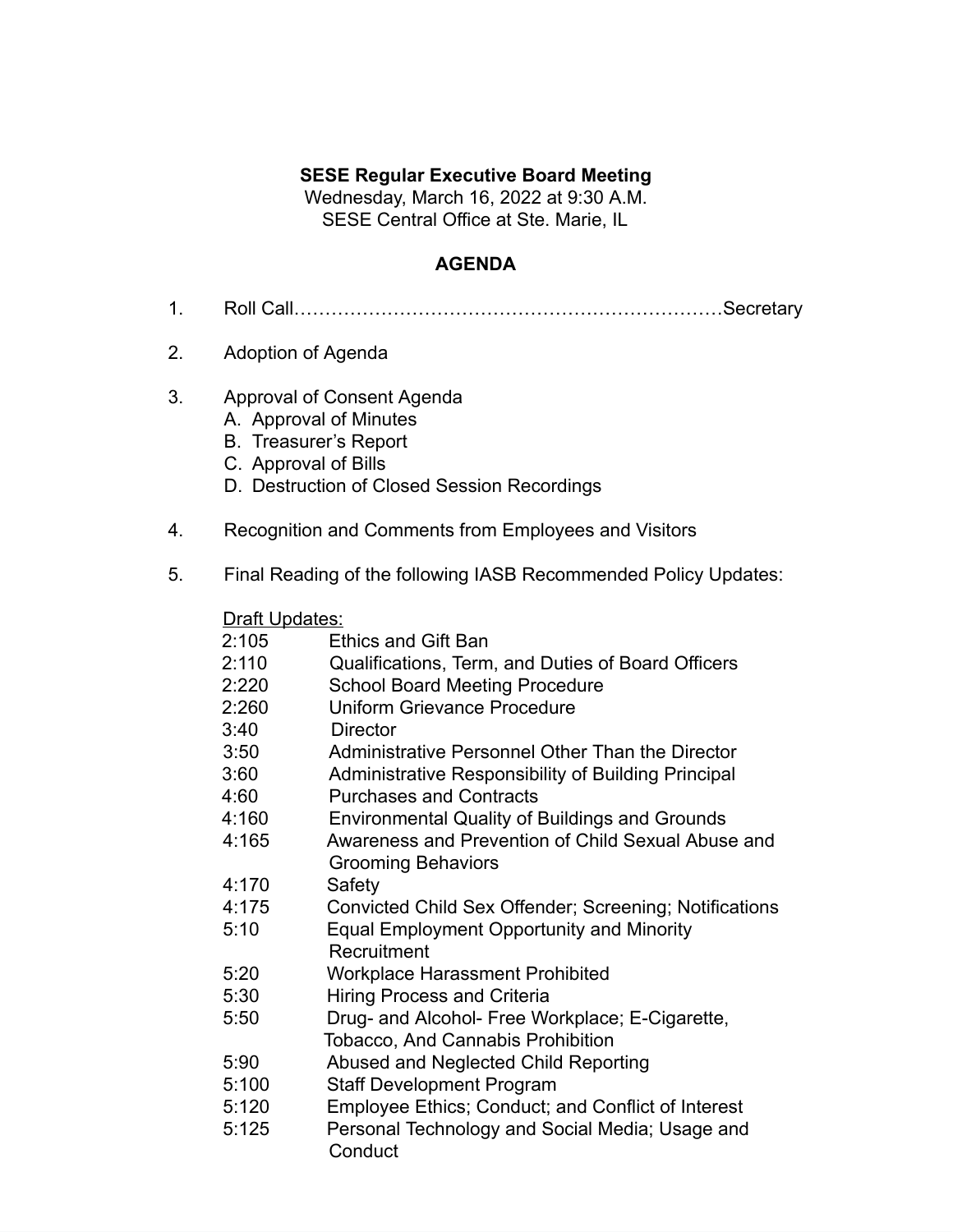- 5:150 Personnel Records
- 5:185 Family and Medical Leave
- 5:200 Terms and Conditions of Employment and Dismissal
- 5:220 Substitute Teachers
- 5:250 Leaves of Absence
- 5:330 Sick Days, Vacation, Holidays, and Leaves
- 6:20 School Year Calendar and Day
- 6:60 Curriculum Content
- 6:120 Education of Children with Disabilities
- 6:340 Student Teaching and Assessment Program
- 7:10 Equal Educational Opportunities
- 7:20 Harassment of Students Prohibited
- 7:60 Residence
- 7:70 Attendance and Truancy
- 7:80 Release Time for Religious Instruction/Observance
- 7:150 Agency and Police Interviews
- 7:160 Student Appearance
- 7:180 Prevention of and Response to Bullying, Intimidation and Harassment
- 7:190 Student Behavior
- 7:200 Suspension Procedures
- 7:250 Student Support Services
- 7:260 Exemption from Physical Education
- 7:290 Suicide and Depression Awareness and Prevention
- 7:310 Restrictions on Publications; Elementary Schools
- 7:315 Restrictions on Publications; High Schools
- 7:340 Student Records
- 7:345 Use of Educational Technologies; Student Data Privacy and Security

Five-Year Review:

- 7:30 Student Assignment and Intra-District Transfer
- 8:100 Relations with Other Organizations and Agencies
- 6. Closed Session for Purposes Defined In:
	- A. 5ILCS 120/2 (c)(1) The appointment, employment, compensation discipline, performance, security, or dismissal of specific employees of the district.
	- B. 5ILCS 120/2 (c)(2) Collective Negotiations
- 7. Resignation, Retirement, Dismissal or Employment of Personnel